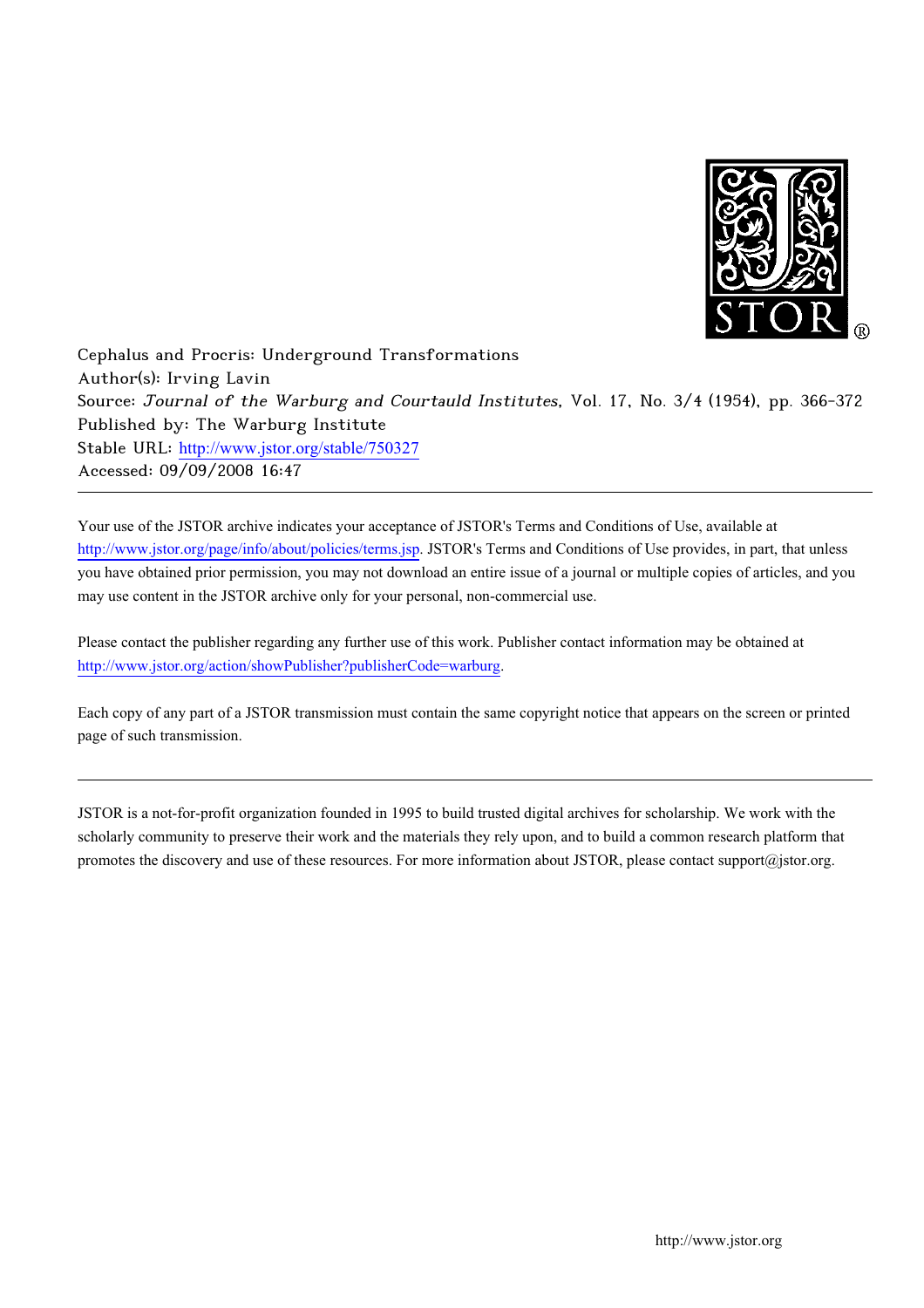# CEPHALUS AND PROCRIS: UNDERGROUND TRANSFORMATIONS

Toward the end of the twelfth century  $(1181-1192/3)$  a very peculiar version of the Cephalus and Procris myth occurs in the enigmatic *De nugis curialium* of Walter Map.1 The work is divided into five "distinctiones," each with several chapters devoted to a great variety of stories.<sup>2</sup> The fourth chapter of the third *distinctio* contains the story of Raso and his wife, for which there can be no doubt that the Cephalus and Procris myth provided the main narrative elements.<sup>3</sup> The faithless wife, the precious possession, the disguise-all unmistakable marks of the Cephalus and Procris complex-make their appearance, though they are changed and jumbled about with utter abandon.<sup>4</sup> The sources of Map's variations on the classical narrative cannot be definitely determined,<sup>5</sup> but they were surely

Raso had a bitter enemy nearby, a Saracen Emir, who attacked Raso's fortress one day, but was defeated and taken captive. After a time Raso's wife became enamoured of the handsome young prisoner, and while her husband was away ran off with him, giving him Raso's favourite horse to ride. In order to recover the wonderful steed, the loss of which disturbed him far more than that of his wife, Raso disguised himself as one of his wife's lovers in the Saracen city, and at a nocturnal rendezvous induced her to swap horses with him. The real lover now appears; but in the ensuing battle Raso emerges victorious, and thereupon rides home in triumph, with his wife's head as a trophy.

'Apparently the *De nugis* as it is preserved may be rather more of a hodge-podge than intended. Map left only a number of fragments written at different times, which were put together as we have them by some later compiler. There is no evidence, however, that it was ever meant to have a really coherent plan. Cf. J. Hinton, "Walter Map's *De nugis curialium;* its plan and composition," *Publication* of *the Modern Language Asso-*

*ciation, XXXII, 1917, pp. 81-132.*<br><sup>5</sup> The connexion with the Ovidian myth, and at the same time the complete divergence from the usual treatments of it, are indicated by the moralization which Map includes in the story, itself drawn directly from the classical tale. After his marriage Raso determines to give his new wife complete freedom, being of the optimistic opinion that voluntary chastity is more desirable and effective than forced restraint. He is led to this decision by the example of Cephalus and Procris

based on folklore tradition. The *De nugis* in general is largely important for its very early recensions of many European folk stories, 8 and striking parallels for most of the unusual motives can be shown in Slavic, Polish, and Servian folk literature. 7

These folk-tale associations of Walter Map's Raso story indicate that besides their preservation in the written literature of the Middle Ages, the classical myths were also transmitted "underground," in the realm of popular fables. The individual myth, abstracted from its context in continuous narratives such as Ovid's, loses its identity and becomes part of the anonymous body of folkstories. This tradition is of course, by its very nature, extremely difficult to trace and practically impossible to chronologize. But there can be no doubt that, although only rarely appreciated, its historical significance for the continuity of classical ideas was enormous.

Probably the process of popularization began at a very early period, and the Cephalus and Procris motif (the actual classical myth is so transformed that it has become a form rather than a specific narra-· tive) appears, for example, in an Armenian fable which the German collector calls. *Die Goldschale.* 8 Here again the essential elements

. zelotipie (Raso's) causa se graui diu et ancipiti deliberacione suspenderit . . . ; Procrim illectam Cephali laudat amoribus, uxoriumque sapienter ei liberas fecisse licencias ait, et utrumque felicem, ipsam quod ipse uxorius ilium quod ilia inde pudica, .i. merito et retributione.

8 Cf. S. Hartland's introductory note to the Cymmro-dorion edition (No. IX, London, 1923), p. xvi. 7 The folklore background of the *De nugis* is analysed

<sup>7</sup> The folklore background of the *De nugis* is analysed by F. Liebrecht,  $\zeta$ ur *Volkskunde*, Heilbronn, 1879,

pp. 25-52; also James, *ed. cit.,* note p. 266. 8 Joh. G. von Hahn, *Griechische und albanesische Miirchen,* Leipzig, 1864, II, p. 149 ff., no. 109:

One day a fisherman finds a golden cup which has<br>the property of refilling itself with gold each time wine is drunk from it. Using the cup as inducement the fisherman persuades the local Princess to spend one night with him. But she becomes pregnant and the king disowns her, so that the couple is forced to flee into exile. After a time the Princess desires to be reconciled with her father. She disguises herself as a reconciled with her father. She disguises herself as a man and returns to the royal palace, bringing the cup with her. The King becomes covetous of the cup, and upon his disguised daughter's demand agrees to give himself in perversion. The daughter thereupon reveals her true identity, and scolds the King for sacrificing himself for mere material gain, after he had disowned her for following the true

<sup>&</sup>lt;sup>1</sup> The work, a collection of amusing stories, reminiscences, and invectives against contemporary court life, exists in a unique manuscript in the Bodleian Library (Bodley 851, end XIV c.) from which it was first edited by T. Wright, *Gualteri Mapes De nugis curialium,* London, 1850, and again more accurately by M. R. James, Oxford, 1914 *(Anecdota Oxoniensis*, Mediaeval and Modern series, pt. XIV).<br>
<sup>2</sup> For the date cf. James, *ed. cit.*, p. xxvii.<br>
<sup>3</sup> The story is briefly as follows :

who, following this method, were blissfully happy ! Map thus completely reverses the implications drawn from the myth: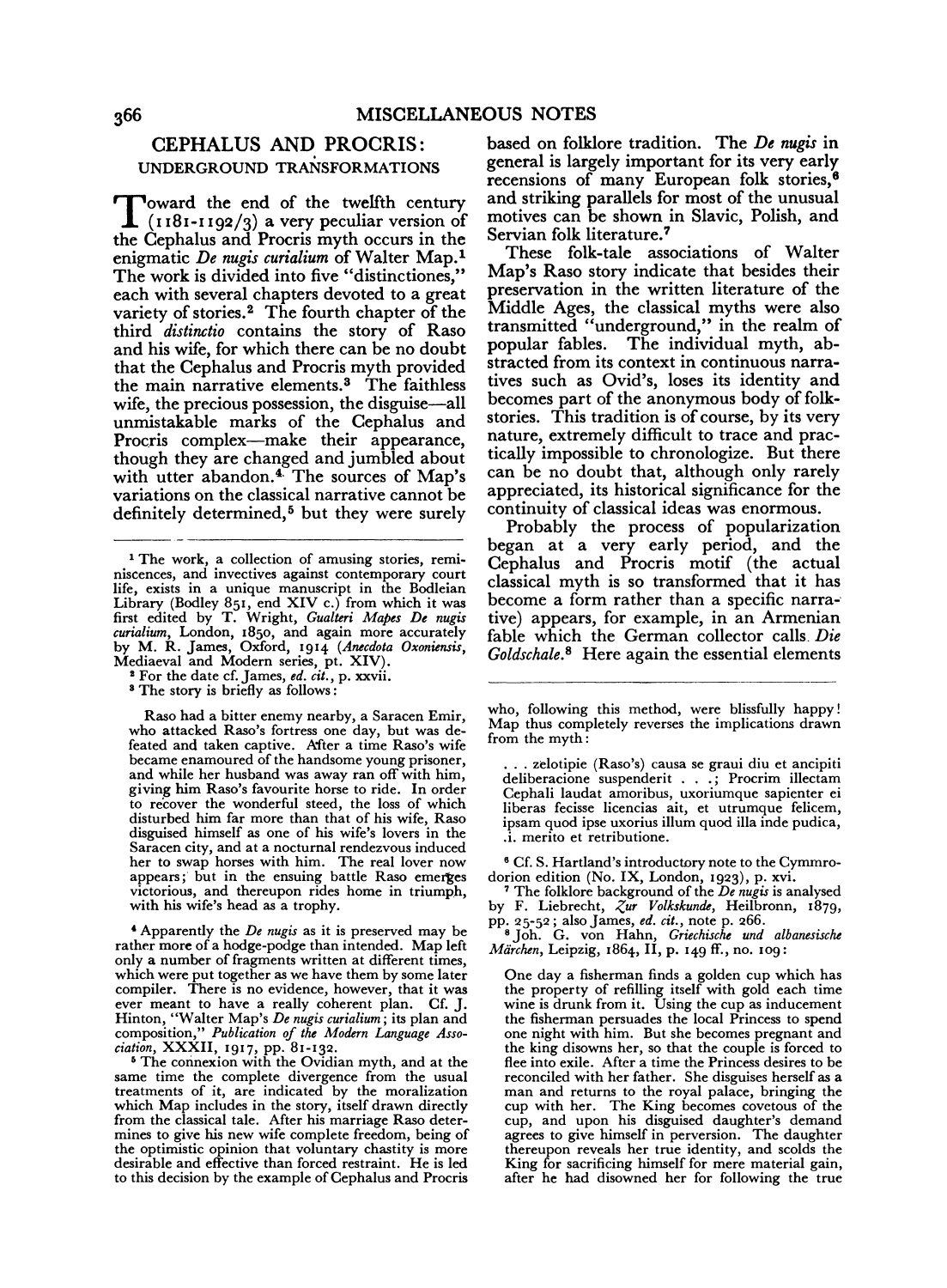of the tale are those of the Cephalus and Procris myth, including the peculiar homosexual twist known in the west only through Hyginus. It is unlikely that Hyginus was the prototype for the Armenian fable; rather, some early Greek narrative probably provided the common source for both Hyginus and the fable. Presumably the same Greek narrative was also the origin of another fable which appears still farther afield, in the latter part of an Arabic tale entitled *Histoire de la Dame des Arabes Jasmin.* <sup>1</sup>

It does not seem to have been observed that the original version of the Cephalus and Procris myth which provided the source for these eastern fables is still preserved to us, in the writings of several Greek mythographers. The earliest is Antoninus Liberalis, whose account of the Cephalus and Procris myth contains one of the most essential elements that reappears in the fables, the temptation to homosexuality by which the couple is reconciled :

Kal ή Πρόκρις δεξαμένη άφίκετο είς Θορικόν της 'Αττικῆς, δπου ὤκει ὁ Κέφαλος και σύν αὐτῷ έκυνη• γέτει, έξαλλάξασα την έσθητα καί την κουράν της xεφαλής είς άνδρα, και ούδεις αύτην ιδών έγνώρισε. Κέφαλος δε ίδών, ότι αύτω μέν ούδεν έπετύγχανε τῶν πρός την θήραν, άπαντα δέ συνέφερε

bidding of her heart. The King duly forgiyes his daughter, and makes her and her fisherman husband rulers of the land.

<sup>1</sup> Guillaume Spitta-Bey, Contes arabes modernes, Leiden-Paris, 1883, no. 3, p. 30 ff.:

At the price of a kiss the beautiful Dame des Arabes Jasmin, wife of the Sultan, obtains a certain flask from a fisherman who has brought it up in his net. However, the transaction is discovered by the Sultan, who promptly drives Jasmin away. Thereupon who promptly drives Jasmin away. Jasmin discovers that the flask is quite unusual; when she turns the cover ten slaves appear, each of whom does a dance, throws ten purses of silver at her feet, and then disappears. Meanwhile, the Sultan has grown lonely for his wife and goes in search of her. Coming at length upon a fabulous palace, the Sultan is invited to dine with the unknown king (Jasmin in disguise). At dinner the "King" demonstrates the wonders of the flask, and the Sultan, in order to acquire it, agrees to give himself to the King. As they repair to another room, Jasmin drops her disguise and roundly scolds the Sultan-she, at least, had only given a kiss for the flask. The Sultan and Jasmin are thereupon reconciled and live happily ever after.

Cephalus and Procris wandered even to India, where they appear in an ancient Hindu fable, preserved in a Persian and Hindustani translation; cf. W. Francklin, The Loves of *Camarupa and Cámelatà*, London, 1793, p. 110; J. H. Knowles, *TM Folk-tales* of *Kashmir,*  London, 1888, p. 272. πρός την Πρόκριν, επεθύμησεν αύτος τον άκοντα τούτον λαβεϊν. Καί προσυπέσχετο δώσειν, εί αύτη τής ώρας έθελήσαι της έαυτού χαρίσασθαι. 'Ο δέ Κέφαλος παρέχεται τον λόγον, καί ότε κατεκλίνησαν, έξέθηνεν έαυτην ή Πρόκρις. . . .  $^{2}$ 

Antoninus also has in common with the fables the detail of Procris' reproach to Cephalus for having done worse than she herself:

> καί ώνείδισε τον Κέφαλον, ή αύτος πολύ άισχιον έξαμάρτοι.<sup>3</sup>

There are still other features in the Greek versions of the story which, together with those already discussed, establish a purely eastern literary tradition which is reflected in the fables. For example, in Apollodorus's account Cephalus does not himself tempt his wife but, as in the fables, she is actually seduced by someone else, to whom he gives the name Pteleus:<sup>4</sup>

### Πτελέοντι συνευνάζεται.<sup>5</sup>

Pteleus' name is omitted by Antoninus Liberalis, who substitutes merely an "unknown servant" (olxety dyvota), but it is included by Tzetzes, who mentions Apollodorus specifically as his source  $(\lambda \alpha \theta)$ poxotrei  $\Pi$ τελέοντι).  $6$ 

Also, in the Greek versions the spear becomes a golden crown, with the added irony that Cephalus himself is tempted by it, as well as Procris. Thus, in Apollodorus :

#### λαβούσα χρυσούν στέφανον. 7

Antoninus changes it simply to "much gold" (χρυσόν πολύν),<sup>8</sup> and in the *Violarium* of the Empress Eudocia golden ornaments are the temptation to which Procris succumbs,

> καί κόσμον χρυσούν είς πειθώ προσβαλόμενος, πείθει τήν Πρόκριν μιγήναι αύτώ $\cdot$ <sup>9</sup>

<sup>2</sup> *Transformationum Congeries, no. 41, ed. G. A. Koch.* Leipzig, 1832, pp. 51-53 (ΑΛΩΠΕΞ), p. 52, 11. 12-24. Antoninus' source, whatever it was, probably also provided Hyginus with this same motif; however, An-<br>toninus' dates are not definitely established. toninus' dates are not definitely established. 8 *Ed. cit.,* p. 52, r. 24-25.

'This is in contrast -to the Latin versions such as Ovid's in which, originating as early as Pherecydes, Cephalus himself is the culprit.<br>
<sup>6</sup> *Bibl., loc. cit.* <br>
<sup>6</sup> Ant. Lib., *Transf., loc. cit.*; John Tzetzes, *Historiarum* 

Variarum Chiliades, I, 11. 542-552, ed. Theo Kiessling,<br>Leipzig, 1826, pp. 23-24: Γράφει μὲν Απολλόδωρος ταύτην τὴν ἰστορίαν. (557)<br>*<sup>7</sup> Bibl., loc. cit.* 

<sup>8</sup> Transf., loc. cit.<br>• *Eudociae Augustae Violarium* ('Ιωνιά), ed. Flach, Leipzig, Teubner, 188o, DCCLXXIII, p. 576.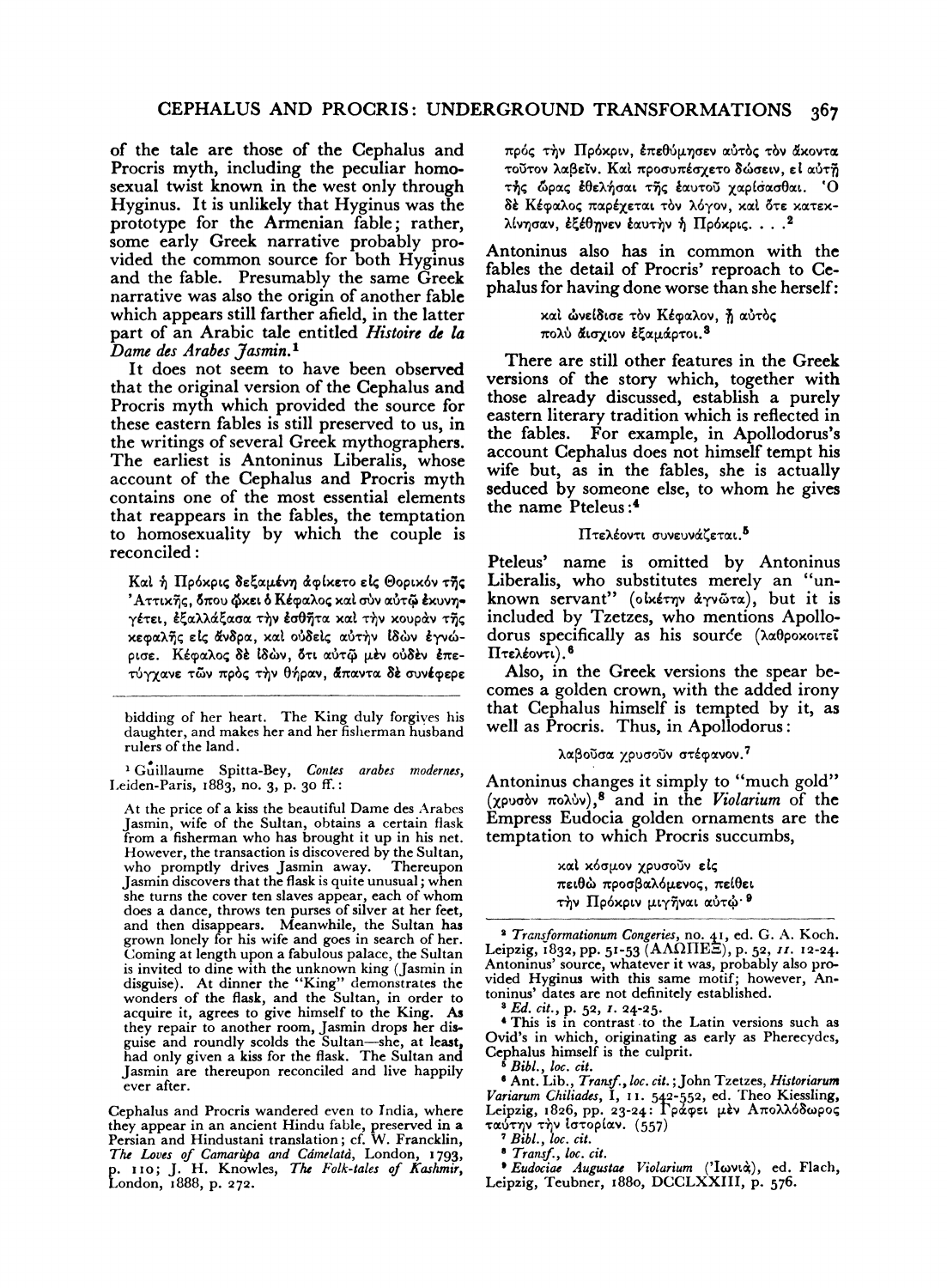However, the golden crown returns again in Tzetzes,

### χρυσούν λαβούσα στέφος 1

and the eastern fables make it a golden cup, just as they introduce variations on the occupation of the gentleman who succeeds in winning the unfortunate wife.<sup>2</sup>

It has been suggested that the original Greek version which was the ancestor of the Armenian and Arabic tales, also provided the material for a later Welsh fable. Whatever the intermediary, the eastern fables somehow came to the west, for precisely the same narrative elements appear in a Middle High German poem by one Dietrich von Glaz. 8

Nothing is known of the author beyond the little that can be gathered from the internal evidence in the 444rhymed couplets of his only known work, *Der Borte.* We learn that Dietrich

<sup>1</sup> Hist. Var. Chil., ed. cit., 444.<br>
<sup>8</sup> Hyginus curiously combines the eastern and western traditions in this respect by retaining the classical spear, but making it the means whereby

Procris succeeds in obtaining Cephalus' downfall.<br><sup>3</sup> F. H. von der Hagen, *Gesammtabenteuer*, Stuttgart and Tilbingen, 1850, I, no. 20, p. 449 ff. The Welsh source for the poem of Dietrich von Glaz was first hypothicated by von Hagen (p. 445) who, without realizing the ultimate beginnings in the classical Cephalus and Procris myth, intuitively suspected that it was not German in origin. The association of Dietrich von Glaz's poem with the classical myth was first made by F. Liebrecht, "Beiträge zur Novellenkunde," *Germariia,* I, 1856, p. 261 ff., and in his review ofvon Hahn's book in *Heidelberger ]ahrbiicher der Litera-*

tur, 1864, no. 109, p. 219 ff.<br>The theory of the Welsh source is further substantiated by the fact that Map used a great deal of Welsh folk-tale material in his *De nugis curialium.* Most of the stories in *Dist.* II are of Welsh origin (James, *ed. cit.,*  p. xxviii). Thus, the Welsh version might have been the common source for both Map and, much later, Dietrich von Glaz, both of whom of course altered the story to suit themselves. Even something of the story to suit themselves. Even something of the ancestral Greek version may be preserved in both Map and Glaz: Map was doubtless acquainted with eastern folk-lore, probably brought to Europe by returning Crusaders, as is indicated by the stories of Byzantine Emperors in Dist. II (James, *loc. cit.),* and there may be a hint of the Greek source in the Greek stone mentioned by Glaz as being the feature decoration of his fabulous girdle (see below).

It is also possible that the Arabian versions were the means of transmission to the West. The importance of Arabic sources in the transmission of classical Greek mythology to the western Middle Ages, *via* astronomy and astrology, is well known; cf. for astronomy and astrology, Neugebauer, *The Exact Sciences in Antiquity*,<br>Princeton, 1952, *passim.*, and for "astro-mythology,"<br>Panofsky and Saxl, "Classical mythology in medieval art," Metropolitan Museum Studies, IV, 1932/33, pp. 228-28o, esp. p. 239 ff.

was the author,<sup>4</sup> that he was always ready with praise for the fair sex,<sup>5</sup> and that he wrote the poem at the behest of Wilhelm (also devoted to women), whose father lived in Widena. • The story of *Der Borte* generally follows that of the ancient myth, but the details show a curious intermingling of the classical elements with features from the eastern fables discussed above.<sup>7</sup> The golden cup and the flask of the Armenian and Arabic fables are missing, but they are replaced by still more wonderful objects, among them the horse which appeared in Map's *De nugis curialium,* and the dogs of the ancient myth. Dietrich's dogs even have the same property of inescapable speed as does the classical Laelaps:

> .. zwêne winde, Daz neiman möhte vinden kein tier ûf der erde kreiz, Der si hezte, Gote weiz, der snelle oder der sterke wern<br>Möhte vor in ernern.<br>(234-238)<sup>8</sup>

Von der Glezze Dietrich hât mit sînen sinnen mich Hilbschen liuten getihtet (827-829, von Hagen, *ed. cit.,* p. 477) in vrouwen dienst stuont ie sin sin, Ze alien ziten was er bereit ze sprechen von der reinikeit,<br>Diu an schoenen vrouwen liget: des man nû leider selten pfliget.

(836-840, *ibid.)* 

Wilhelm, der vrouwen kneht, gevlizzen an der tugende reht, Der schouf, daz ich getihtet wart; Kein tugent wart nie von im gespart; Sin vater saz ze Widena, gewaldik voget was er da.

(879-884, *ibid.,* p. 487)

7 One day while Konrad is away his beautiful wife allows herself to be seduced by a strange knight who offers her his horse, his falcon, two fine dogs, and a girdle richly decorated with fifty precious gems, one of which, from Greece, has healing properties and renders the owner invincible. However, a servant who has witnessed the affair goes to Konrad and tells him of his wife's infidelity. In an effort to regain her husband, the lady disguises herself as a knight, and demonstrates the power of her accoutrements in a tournament at which power of her accoutrements in a commenced offers ever increas-<br>Konrad is present. In vain Konrad offers even increasing amounts for the wonderful possessions. At length the strange knight admits that he loves men rather than women and offers the gifts to Konrad if he will submit.<br>Reluctantly Konrad agrees; they go off to a bush and Reluctantly Konrad agrees; they go off to a bush and as the act is about to be consummated the knight reveals himself to be Konrad's wife, and scolds him for having been willing to do something unnatural for the gifts, whereas she had only done what was natural to her sex. They are thereupon reconciled ; she gives him the falcon, dogs, horse, and girdle, and they live their lives out happily together, fully a hundred years. 1 *Ibid.,* p. 461. When the strange knight offers the

lady the dogs, she replies indignantly :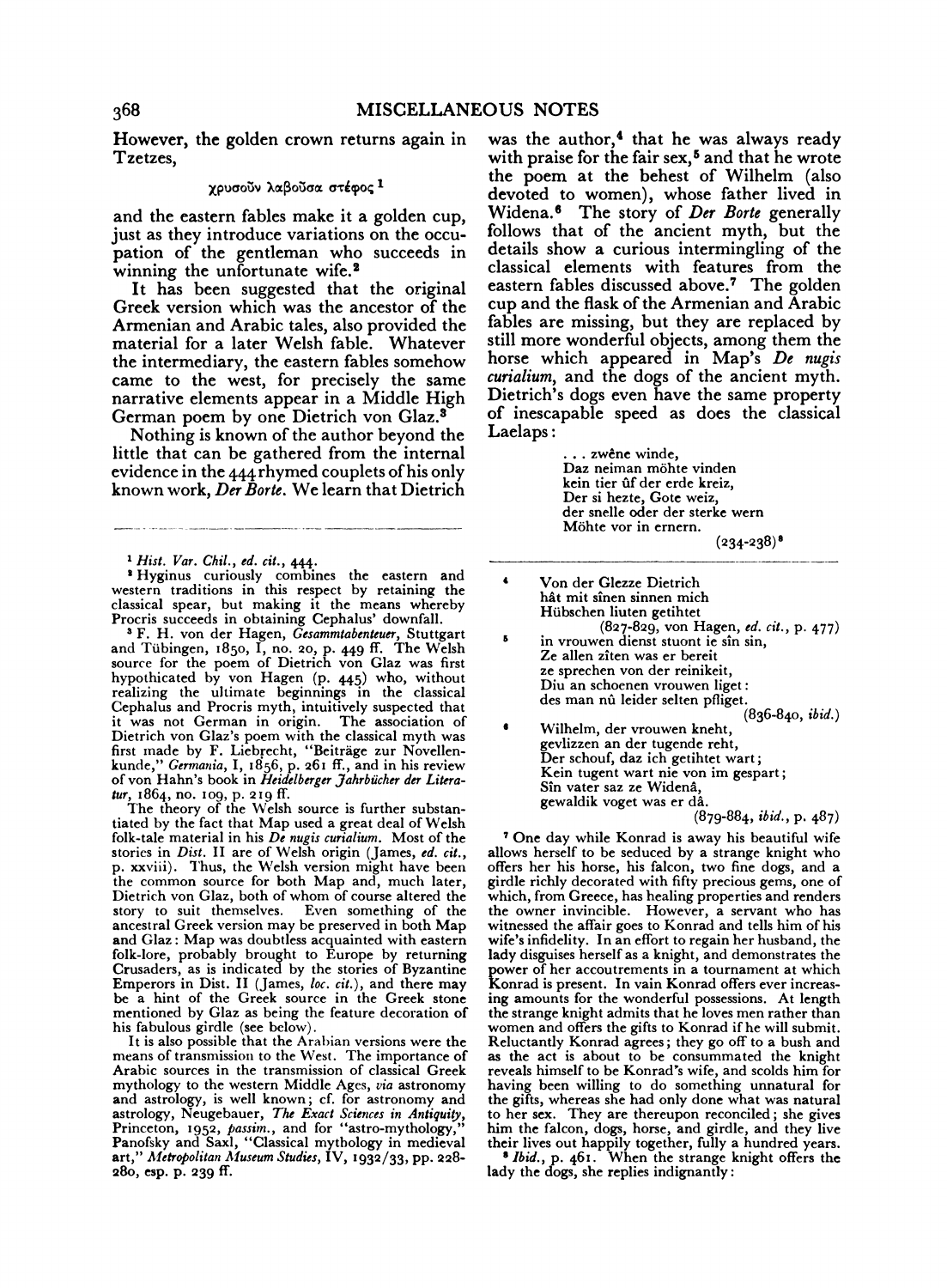# CEPHALUS AND PROCRIS: UNDERGROUND TRANSFORMATIONS 369

The element of disguise being essential to the original myth, it is of course common to all the versions in one form or another; but the homosexual twist plainly follows the eastern fable tradition. Especially indicative is the manner in which, in the Armenian and Arabic fables and then in *Der Borte,* the ladies give their sanctimonious little scoldings after revealing their deception :

> Vil untugenhafter lip! ich bin iuwer elich wip. Durch habech und durch winde und durch daz ros geswinde Und durch minen borten guot, der mir gibet hohen muot Ze striten end ze tschuste, einen ritter ich kuste Und liez in bi mir slafen, daz ir mit dem wafen Waeret, mit des borten kraft, werder in der ritterschaft: Nû welt ir ein kezzer sîn vil gerne durch den havech min, Und rûmet ir vor mir diu lant; ir habt iuch selben geschant; *Daz ich tet, daz was menschlich:*<br>so woltet ir unkristenlich *Vil gerne haben getan* ;  $(779-797)^1$

In general, Dietrich's poem stands on a level midway between the popular folklore traditions which absorbed the pagan myths, and the literary traditions which preserved them more directly. It is interesting that both these traditions should be combined in a work written strictly for courtly consumption; indeed, Dietrich feels quite strongly on this point:

> Ich bin der borte genant, hovischen liuten sol ich [sin] bekant, Den argen sol ich vremde sin, si sullen immer liden pin Duch ir missewende unz an ir bitter ende. Man sol mich hovischen liuten lesen, die suln mit mir vrôlîch wesen<br>Durch ir tugent manikvalt; was nieman sîner tugent engalt.  $(1-10)^2$

Moreover, in keeping with many mediaeval courtly romances, *Der Borte* has no didactic purpose; the moralizing interpretations of the academic tradition are all but eliminated.

Dietrich remarks only that he is upset by **the**  sad observation of the complete reversal in the world's values; people prefer mere wealth to love:

> Diu werlt sich verkêret hât, ir muot wan nâch dem guote stât;<br>Si antent nint ûf die minne. nur nåch dem pfenninge Stet aller liute gedank. davon ist diu minne krank, Die man ze den vrouwen haben sol. daz gevellet mir niht wol;  $(841 - 848)$ <sup>3</sup>

Thus, through the entire Middle Ages the classical tradition developed more or less simultaneously on two levels, one pure, written, and elevated, the other capricious, almost always oral, and popular.

The two streams converge in the early sixteenth century, when the importance of Niccolo da Correggio's revival of the classical Cephalus and Procris myth during the Ferrarese Renaissance reaches an apogee with its influence on the greatest poet of that age,<br>Ariosto. It was the interest in the story It was the interest in the story aroused by Niccolo's play that inspired Ariosto to make use of it in *Orlando Furioso.*  Ariosto was twelve years old when *Cefalo* was first presented; his precocious interest in poetry is well known, and it is entirely possible that he was present at the production. Moreover, Ariosto always maintained a deep respect for Correggio, and at the end of Canto XLII mentions him as one of the two eulogizers of Beatrice d'Este sculptured below her figure on the fountain in the court of the palace of the Ospite Cispadano:

> Un Signor di Correggio di costei Con alto stil par che cantando scriva, E Timoteo, l'onor de' Bendedei. (XLII, 91-92) <sup>1</sup>

As a result, the myth provided Ariosto with materials for two variations which appear in Canto XLIII.<sup>5</sup> The first of these is the tale

E non aveva lancia ii paladino, Che Ia sua nel cadere era spezzata. Guardasi intorno, ed al troncon de! pino Quella de lo Argalia vidde appoggiata. Bella era molto, e con lame d'6r fino,

Ez sol nimmer werden kunt, daz mir min ere naem' ein hunt.  $(245/6)$ 

<sup>1</sup>*lbid.,* pp. 475-6. Italics are mine. Hyginus does not have this detail, nor do the precious gifts play the double role of seduction in his version. 1 *Ibid.,* p. 455.

<sup>&</sup>lt;sup>8</sup> *Ibid.*, p. 477:<br><sup>4</sup> Quotations are from the edition of Nicola Zingarelli, Milan, 1949. For Timoteo Bendedei, cf.<br>Bertoni, *L' Orlando Furioso e la Rinascenza a Ferrara*, Modena, 1919, p. 294. • There had perhaps been an initial reference to the

myth, through the spear of Cephalus, in the second canto of Boiardo's *Orlando Innamorato:*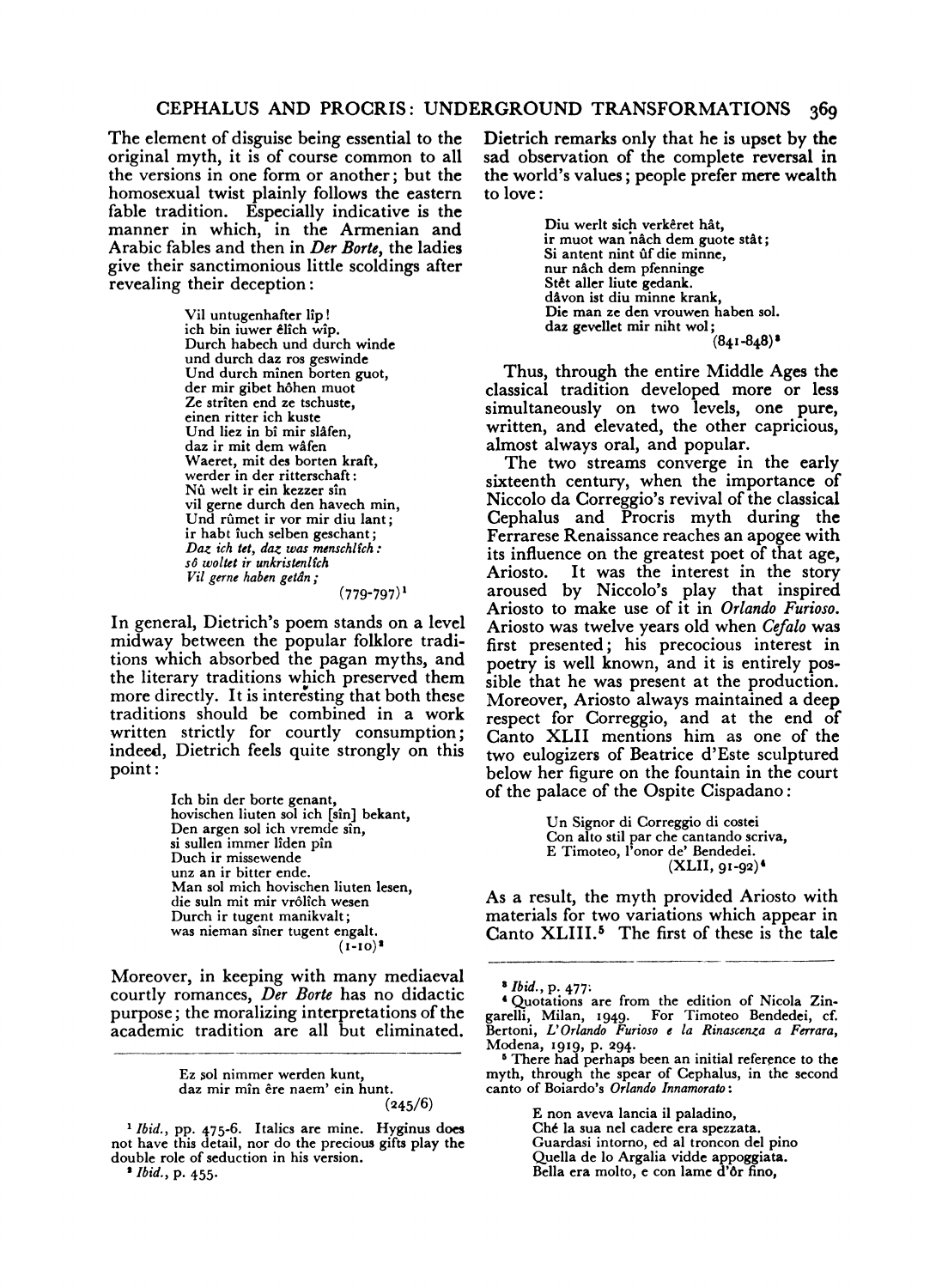of Rinaldo's host on the other side of the Po (st. 1-49).

The enchantress Melissa possessed a magical golden cup from which no man whose wife had betrayed him could drink without spilling the wine. The host tried the cup, spilling not a drop. But Melissa, who was enamoured of him, induces him to test his wife's fidelity. In the guise of a former suitor of his wife, and accompanied by Melissa appearing as his servant, he tempts his wife with rubies, diamonds, and emeralds, finally succeeding in the effort. Upon discovering the trick the wife's shame quickly turns to anger and scorn, and she runs off to live, in great happiness, with the very cavalier whom he had feigned. He always regretted the loss of his beloved wife, and was consoled only by the fact that every husband to whom he had given the golden cup spilled the wine. Only Rinaldo has been wise enough not to try.

The main lines of the story are those of the Cephalus and Procris myth. While Ariosto plainly made use of the ancient versions,<sup>1</sup> there is abundant evidence that it was Correggio's play which originally called the story to his attention. *Cefalo* is directly reflected in many of Ariosto's verses. For example, upon offering the precious gifts the disguised husband gallantly belittles their value when compared with the reward he hopes to receive from the lady; the same idea similarly expressed is found in *Cefalo* :

| <b>CEFALO</b>                                 | <b>ORLANDO</b>                                              |
|-----------------------------------------------|-------------------------------------------------------------|
| parole                                        | Ma che bisogna dir tante Ele dico che poco è<br>questo dono |
| Questo e vil dono a quel<br>chio spo anchora. | Verso quel che sperar da<br>me dovea;                       |
| (D. vii. recto)                               | (St. 37)                                                    |

Especially interesting are Rinaldo's remarks in refusing to try the magical cup; he is afraid he might find something he is not looking for:

> Tutta di smalto intorno lavorata; Prendela Astolfo quasi per disaggio, Senza pensare in essa alcun vantaggio. (St. 18)

1 As in Ovid, the protagonist himself is the narrator of the story, and the wife is tempted by her own hus-band in disguise. Cf. also the parallel passages from the *Metamorphoses* quoted in the fundamental work by Rajna, *IA fonti dell' Orlando Furioso,* Florence, 1872 (2nd edition 1900), p. 571, n. 5.

#### CEFALO

Che bisogni aua a me paccio cercare Nel gionco ii nodo o nela harena el grano

Trouato io ho qucl chio non voleua trouare

Hoime come fui mai cotanto insano

Che voleuo io di questo proua fare.

and again.

| mal consiglio ti diè Melissa         |
|--------------------------------------|
| in vero,                             |
| Che d'attizzar le vespe ti           |
| propose;                             |
| E tu fusti a cercar poco<br>avveduto |
|                                      |
| Quel che tu avresti non              |
| trovar voluto.                       |

(St. 47)

This is the same idea that Correggio got from Boccaccio, who had in turn derived it from The reflection of the mediaeval moralizing tradition contained in this passage is an index to the quality of mediaeval revivalism which characterizes *Orlando* as a whole. Ariosto's adoption of the forms, traditions, and many of the stories of the mediaeval courtly poets involves a curious kind of reversal of the process of purification which had culminated in Correggio. Niccolo was unable entirely to eliminate all traces of the moralizing interpretations, but he did attempt to integrate them as thoroughly as possible with the studied classical atmosphere of his play. Ariosto, on the other hand, makes use of the classical story, but completely reworks it in the manner of a mediaeval courtly romance. <sup>2</sup>

The extent to which Ariosto revives the mediaeval traditions is only.revealed fully in the story of Anselmo and Argia which immediately follows in Canto XLIII (St. 69- 144).

The Fate Manto rewards the young Adonio for having saved her life by helping him

ORLANDO

. .. : Ben sarebbe folle Chi quel che non vorria trovar cercasse :

(St. 6)

Ma non vo piu saper, che mi convegna :

<sup>&</sup>lt;sup>2</sup> Ariosto's revival of the mediaeval tradition, not an isolated instance in early sixteenth-century art, must be differentiated from the "survival" of that tradition which can be recognized in the preceding century. The latter, as in Correggio's play, was for the most part unconscious, while in Ariosto it is completely deliberate. This very deliberateness implies a kind of historical perspective, an ability to distinguish between "antique" and "mediaeval" that was a main prerequisite for the conscious, and often quite incongruous intermingling of the two which is one of the fundamental elements of "Mannerist" style.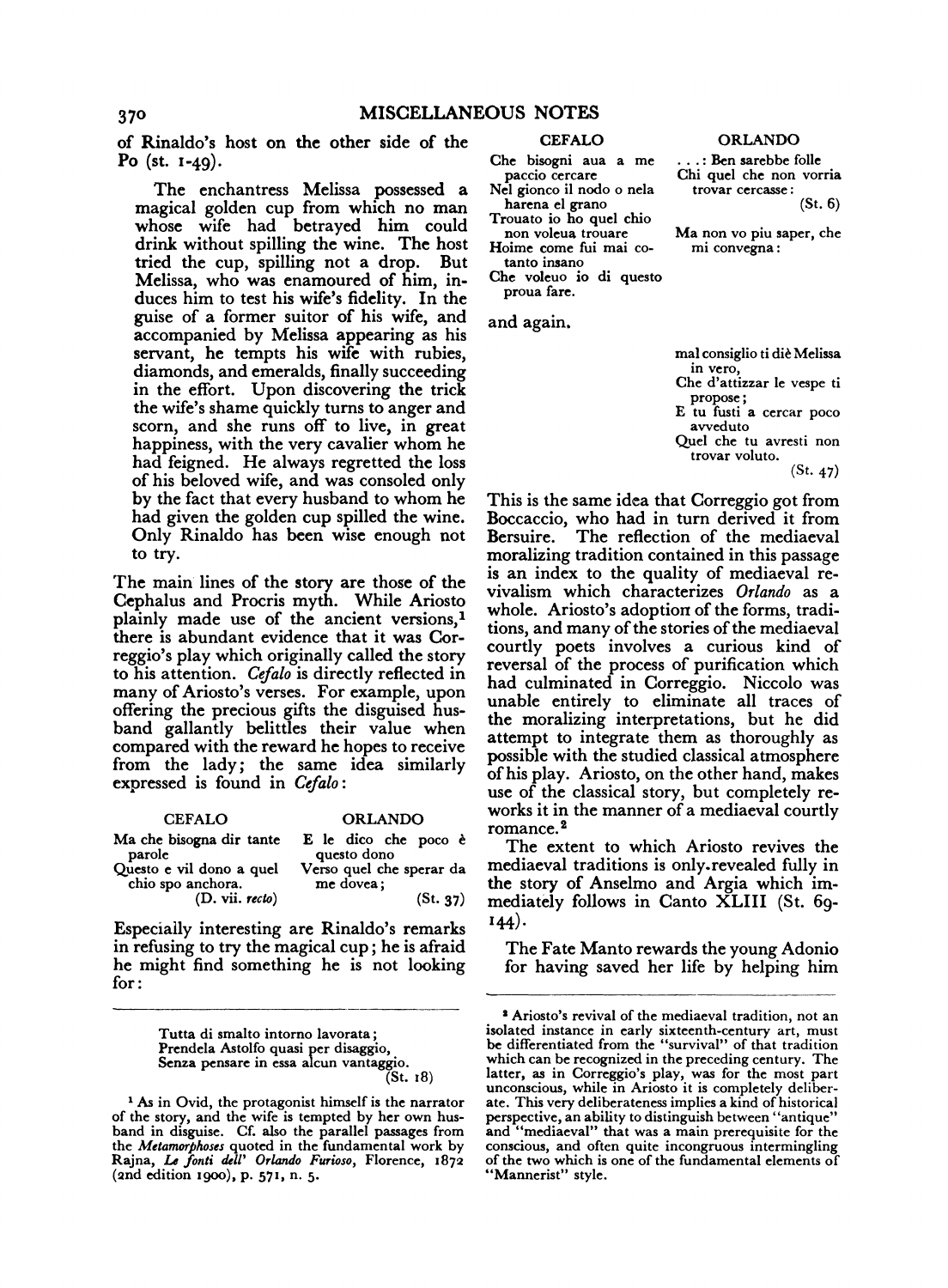### CEPHALUS AND PROCRIS: UNDERGROUND TRANSFORMATIONS 371

obtain the favours of Argia, the beautiful wife of Anselmo, for one night. She disguises him as a mendicant pilgrim and turns herself into his tiny companion dog. Adonio goes to Argia's villa and demonstrates to her the dog's remarkable capacity for dancing and spewing out precious gems on command. Argia becomes so covetous of the dog that she ultimately agrees to his price. Returning home, Anselmo learns of the affair from Argia's maid. In his fury, Anselmo commands a henchman to take Argia to a secluded spot and do away with her. As the homicide is about to be carried out, Argia disappears. Upon hearing the story Anselmo repents his hasty action and goes to the spot in search of her. He finds there now a fabulous palace, all covered with gold and precious gems. The palace belongs to a black and ugly Moor, who offers it in exchange for Anselmo's love. Reluctantly Anselmo consents. Now Argia rushes forward and chastizes him for his evil submission. The pair is then reconciled and they live together ever after in peace and harmony.

In the case of the story of Anselmo and Argia traces of the Ovidian Cephalus and Procris myth have all but disappeared.<sup>1</sup> Instead, Ariosto has made use almost exclusively of the popular mediaeval literary adaptations of the myth, 8 particularly Dietrich von Glaz's *Der Borte.* Widely separated as the two works are, the similarities are certainly too great to be merely coincidental.<sup>3</sup> The wife is really se-

Compare Christine de Pisan's comment in her *Texte* 56,

Et dit un sage, a peine est ii chose si secrete que d'aucun ne soit apperceue,

which she had taken from the *Dis des Philosophes:* 

car tielles choses ne puent estre muciees qu'on ne les cognoisse en la fin.

But even in this case it is the mediaeval (i.e., the moralization), rather than the classical aspect of the source that interests Ariosto.<br><sup>3</sup> The relation between *Der Borte* and Ariosto's

stories was pointed out twice by R. Köhler, "Zu

duced by another man, not merely tempted by her own husband in disguise. In both cases it is a servant who reveals the wife's infidelity to the husband. The jewels which the magical dog produces recall those that decorate and make so attractive Dietrich's magic girdle.<sup>4</sup>

When we now consider both of Ariosto's tales together it becomes evident that they are even more intimately related to the eastern fables discussed in connexion with Dietrich. The wife of the Ospite Cispadano; iike the eastern ladies, is truly an adultress. The temptation to homosexuality by which the score is more than settled between Anselmo and Argia is common to all the earlier versions, as is Argia's argument that her husband's crime was much worse than hers:

> . Come te punir bisogna Di quel che far con sí vil uomo ti vidi, Se per seguir quel che natura agogna; Me vinta a prieghi del mio amante uccidi? Ch'era bello e gentile; e un dono tale Mi fe'ch'a quel nulla ii palagio vale.

S'io ti parvi esser degna d'una morte, Conosci che ne sci degno di cento; (St. 141-142, see above.)

The golden cup in the eastern fables becomes Melissa's magical testing cup, while the eastern cup's tendency to produce gold and precious gems Ariosto transfers to the dog Manto.<sup>5</sup> Peculiar to Ariosto and the Arabic fable is the wondrous palace acquired by the wife, which first arouses the husband's envy.

Im 'sit niht wol gemuot, daz ir sô tôrlîch iuwer guot Habt geworfen ze verlust durch einen kleinen wol lust Der ritter der sprach: vrouwe min, lâzet solhe rede sîn, Daz ir ahter (mir) ze schaden, daz wil ich ze geliicke laden; Nie geschach s $\delta$  liebe mir, Alsô vrouwe, hie bî dir.

(365-374) 1 The peculiar property of Ariosto's cup for revealing the cuckoldom of husbands is borrowed from an episode in the *Tristan* romance (I, 77 vo.); cf. Rajna, *op.*  cit., p. 573.

<sup>1</sup> The death of Procris in the classical myth is perhaps recalled by the fact that Anselmo wishes to do away with his wife; also, there may be some reference to Correggio's Cefalo in the servant whom Anselmo sends Correggio's *Cefalo* in the servant whom Anselmo sends on the homicidal mission, and whom he refers to as his

<sup>&</sup>quot;fameglio" (St. 124) recalling Cefalo's "fameglio." 1 Possibly the only trace of a mediaeval account which retained the classical characters is the remark in St. 128 concerning the habit which such sins have of becoming public:

L'error che sapean pochi, or si aperto have Che senza indugion si palesi, teme.;

Dietrichs von Glezze Gedicht *Der Borte," Germania,*  N. R., XIX, 1886, pp. 49-51, and *Kleinere Schriften zur erzii/dmden Dichtung* des *Mittelalters,* Berlin, 1900,

p. 471 ff., with the concurrence of Rajna, *loc. cit.* **There was already a reminiscence of Dietrich in** Ariosto's previous story, where the cavalier possesses a falcon (St. 33), as does the strange knight in *Der Borte.*  Probably, both' Correggio and Ariosto in the previous story reflect Dietrich with the idea that the lady's love is well worth the precious gifts paid for it (cf. the passage quoted on p. 370); in *Der Borte,* the lady questions the knight: